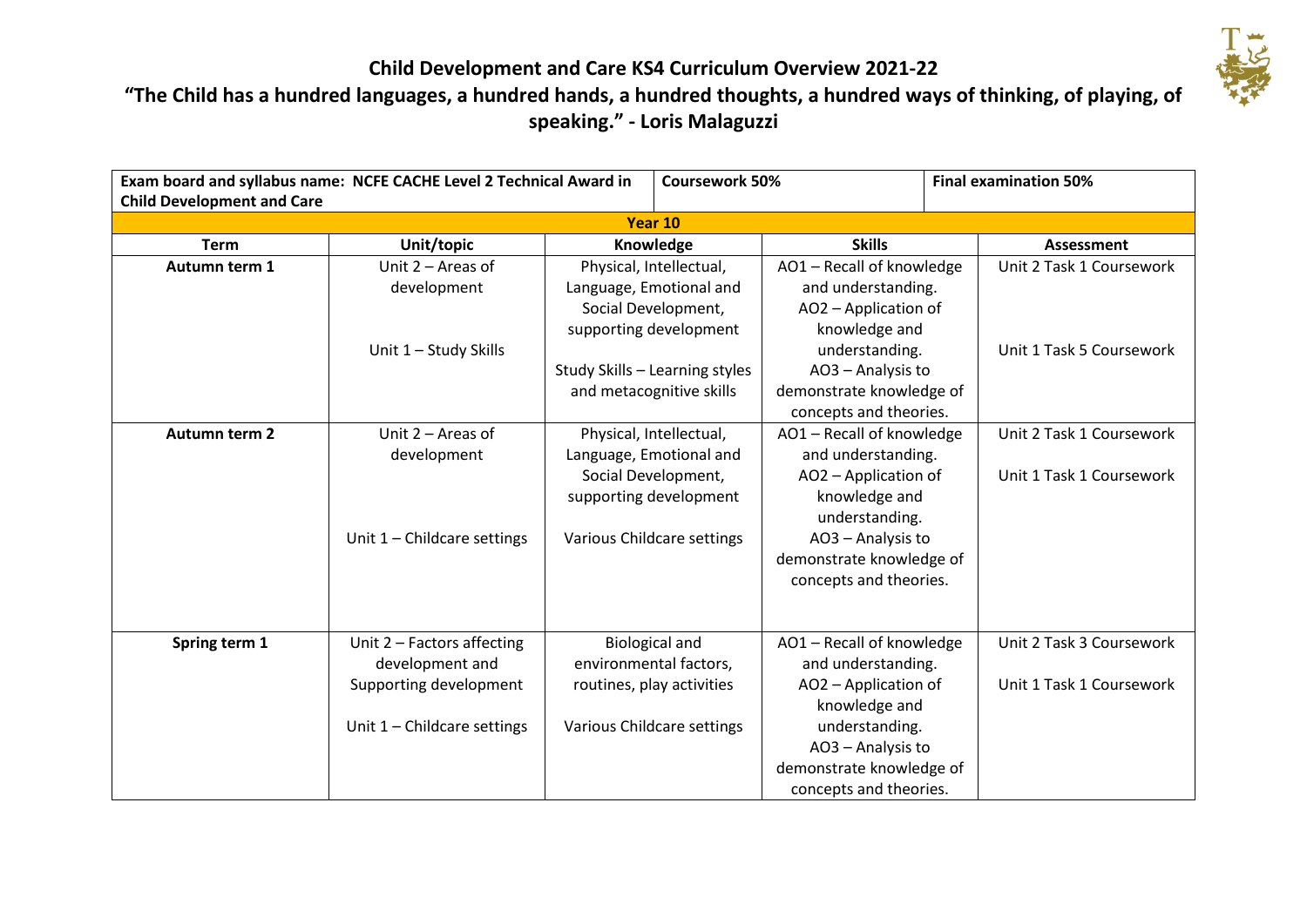

**"The Child has a hundred languages, a hundred hands, a hundred thoughts, a hundred ways of thinking, of playing, of speaking." - Loris Malaguzzi**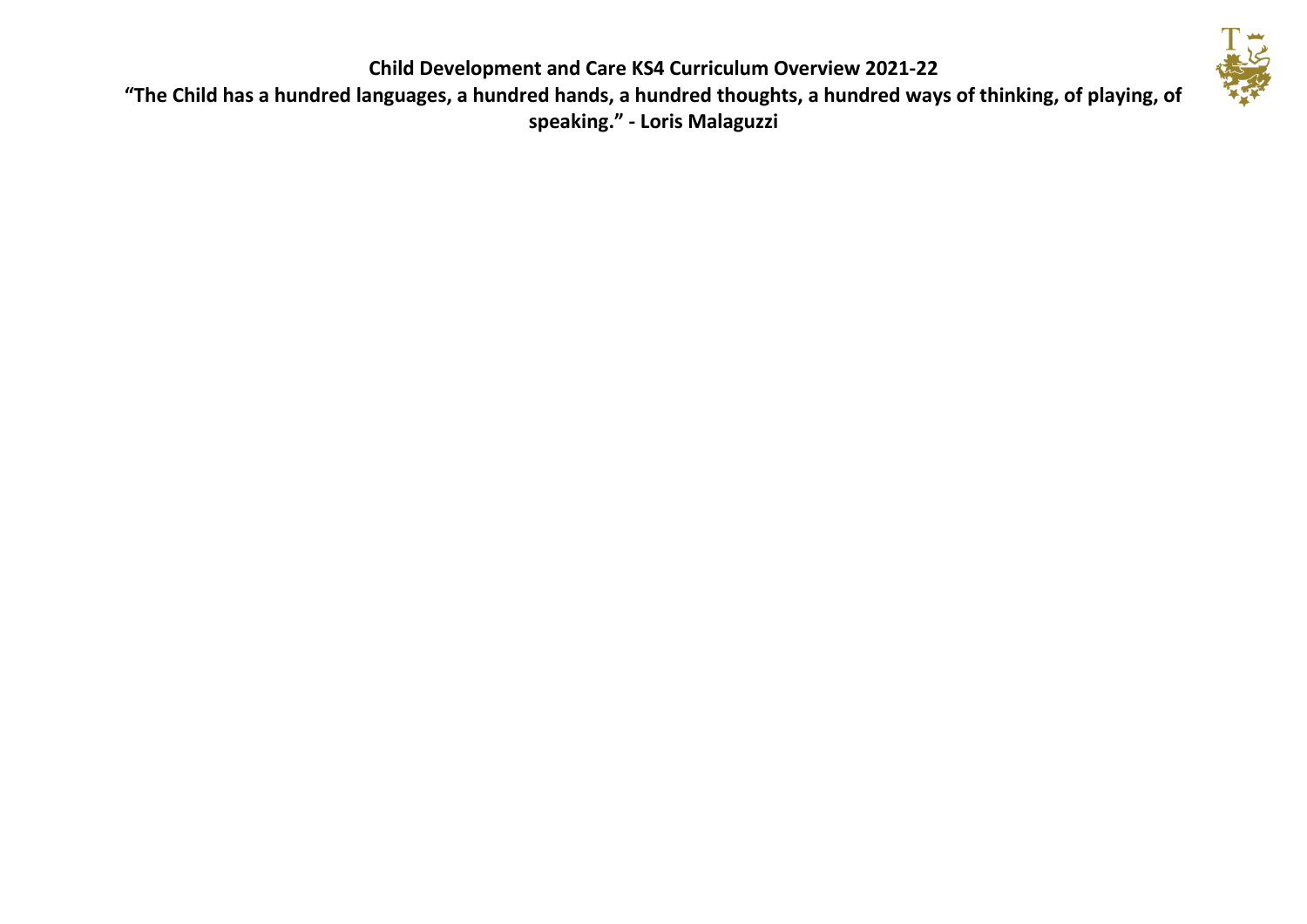

# **"The Child has a hundred languages, a hundred hands, a hundred thoughts, a hundred ways of thinking, of playing, of**

**speaking." - Loris Malaguzzi**

| Spring term 2 | Unit $2$ – Factors affecting   | <b>Biological and</b>        | AO1-Recall of knowledge  | Unit 2 Task 3 Coursework |  |
|---------------|--------------------------------|------------------------------|--------------------------|--------------------------|--|
|               | development and                | environmental factors,       | and understanding.       |                          |  |
|               | Supporting development         | routines, play activities    | AO2 - Application of     | Unit 1 Task 2 Coursework |  |
|               |                                |                              | knowledge and            |                          |  |
|               | Unit $1$ – Preparing for       | How to prepare for working   | understanding.           |                          |  |
|               | working in a Childcare         | in a setting                 | AO3 - Analysis to        |                          |  |
|               | setting                        |                              | demonstrate knowledge of |                          |  |
|               |                                |                              | concepts and theories.   |                          |  |
|               |                                |                              |                          |                          |  |
| Summer term 1 | Unit 2 - Observations          | Types of observation (how    | AO1-Recall of knowledge  | Unit 2 Task 2 Coursework |  |
|               |                                | they are carried out,        | and understanding.       |                          |  |
|               |                                | advantages and               | AO2 - Application of     | Unit 1 Task 3 Coursework |  |
|               |                                | disadvantages), why we do    | knowledge and            |                          |  |
|               |                                | them                         | understanding.           |                          |  |
|               |                                |                              | AO3 - Analysis to        |                          |  |
|               | Unit $1 -$ Responsibilities of | Key responsibilities,        | demonstrate knowledge of |                          |  |
|               | the Early Years Worker         | safeguarding, special        | concepts and theories.   |                          |  |
|               |                                | educational needs, inclusion |                          |                          |  |
|               |                                | and equality                 |                          |                          |  |
| Summer term 2 | Unit 2 - Supporting            | Activities that promote      | AO1-Recall of knowledge  | Unit 2 Task 4 Coursework |  |
|               | children's care needs          | independence, care routines  | and understanding.       |                          |  |
|               |                                |                              | AO2 - Application of     | Unit 1 Task 3 Coursework |  |
|               |                                | Key responsibilities,        | knowledge and            |                          |  |
|               | Unit 1 - Responsibilities of   | safeguarding, special        | understanding.           |                          |  |
|               | the Early Years Worker         | educational needs, inclusion | AO3 - Analysis to        |                          |  |
|               |                                | and equality                 | demonstrate knowledge of |                          |  |
|               |                                |                              | concepts and theories.   |                          |  |
| Year 11       |                                |                              |                          |                          |  |
| <b>Term</b>   | Unit/topic                     | Knowledge                    | <b>Skills</b>            | <b>Assessment</b>        |  |
| Autumn term 1 | Unit 2 - Transitions           | Expected and unexpected      | AO1-Recall of knowledge  | Unit 2 Task 5 coursework |  |
|               |                                | transitions, effect on       | and understanding.       |                          |  |
|               |                                |                              |                          |                          |  |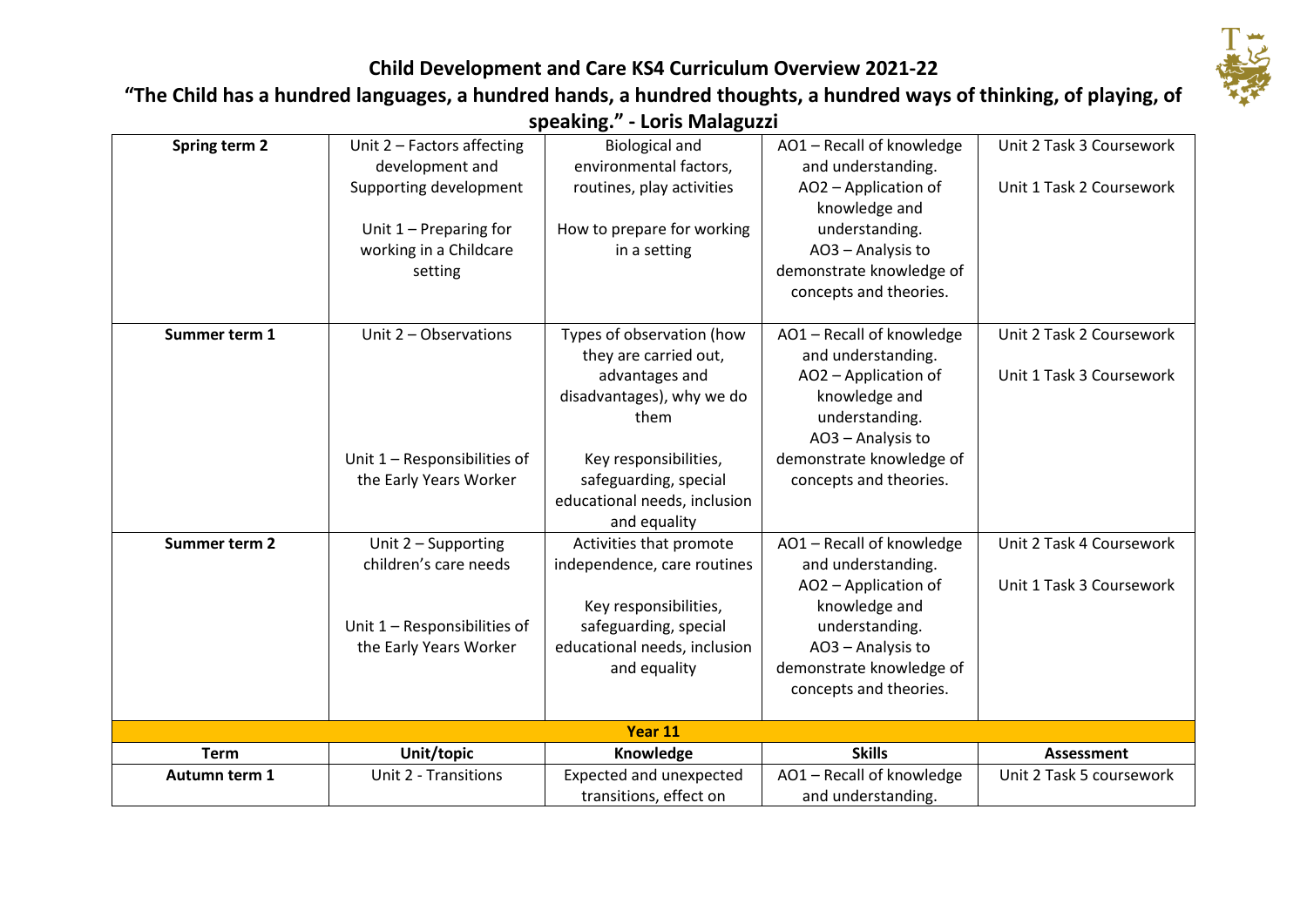

# **"The Child has a hundred languages, a hundred hands, a hundred thoughts, a hundred ways of thinking, of playing, of**

**speaking." - Loris Malaguzzi**

|               |                          | Children, how to support<br>children through transitions | AO2 - Application of<br>knowledge and<br>understanding.<br>AO3 - Analysis to<br>demonstrate knowledge of                                                                            |                                                           |
|---------------|--------------------------|----------------------------------------------------------|-------------------------------------------------------------------------------------------------------------------------------------------------------------------------------------|-----------------------------------------------------------|
|               |                          |                                                          | concepts and theories.                                                                                                                                                              |                                                           |
| Autumn term 2 | Revision of Unit 1 and 2 | Revision of Unit 1 and 2<br>Topics for external exam     | AO1-Recall of knowledge<br>and understanding.<br>AO2 - Application of<br>knowledge and<br>understanding.<br>AO3 - Analysis to<br>demonstrate knowledge of<br>concepts and theories. | External exam (Unit 3 based<br>on topics of Unit 1 and 2) |
| Spring term 1 | Unit 1 and 2             | Review of Unit 1 and 2<br>coursework                     | AO1-Recall of knowledge<br>and understanding.<br>AO2 - Application of<br>knowledge and<br>understanding.<br>AO3 - Analysis to<br>demonstrate knowledge of<br>concepts and theories. | Unit 1 and 2 Coursework                                   |
| Spring term 2 | Unit 1 and 2             | Review of Unit 1 and 2<br>coursework                     | AO1-Recall of knowledge<br>and understanding.<br>AO2 - Application of<br>knowledge and<br>understanding.                                                                            | Unit 1 and 2 Coursework                                   |